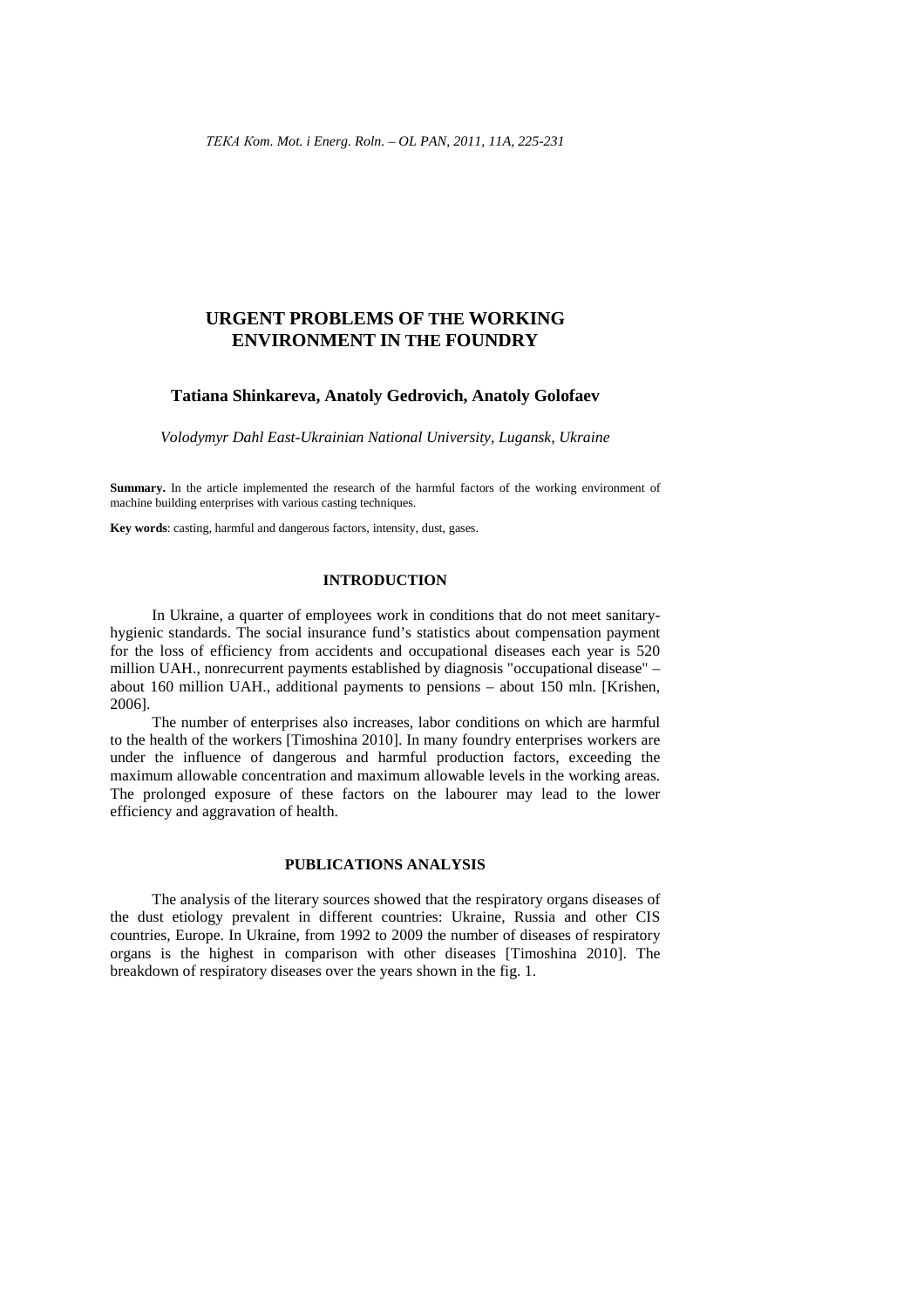

Fig.1. The number of diseases of respiratory organs on years

The reduction of the number of diseases occurred in 1996. Further, the number of cases varies within the limit from 13000 to 15000 cases, despite the economic crisis and the decrease in production. In 2009, the number of respiratory diseases is 14528 cases (in 2008 - 13671 cases), namely there was a trend of growth. Diseases of respiratory organs occupy a leading position in the structure of occupational diseases. The high risk of the dust diseases is proper to many industrial sectors (except coal-mining), including the foundry.

The occupational diseases is part of an overall morbidity of the population. The diseases of respiratory organs also prevalent in the structure of occupational diseases – 36,2%, the vibration diseases – 25,8%, the diseases of musculoskeletal system – 10,3%. With the help of researches and analysis of the causes of occupational morbidity in Ukraine established that working conditions are the major factor of occupational diseases, and mechanical engineering and metallurgy place the second largest number of cases [Kundiev 2007].

The problem of occupational diseases considered in the following papers. Rabenda Andrzej Stefan researched the patterns of influence of industrial harmful factors on the health of workers in Poland. He explored the risk of the dust diseases of electric welders, foundry workers and weavers.

In the work of Dmitry Pavlovich Pertsev was established the system of preventive measures in the production of castings in the permanent metal molds. The author considers that the principal harmful factor at the casting in permanent metal molds is heating microclimate against the background of the harmful influence of industrial noise. The additional production harmful factors are the dust and gas pollution of the working zone with substances whose content is many times higher than the maximum allowable concentration.

As of day, the working conditions of the modern foundry are not enough studied, as well as industrial harmful and danger factors at different ways of casting. The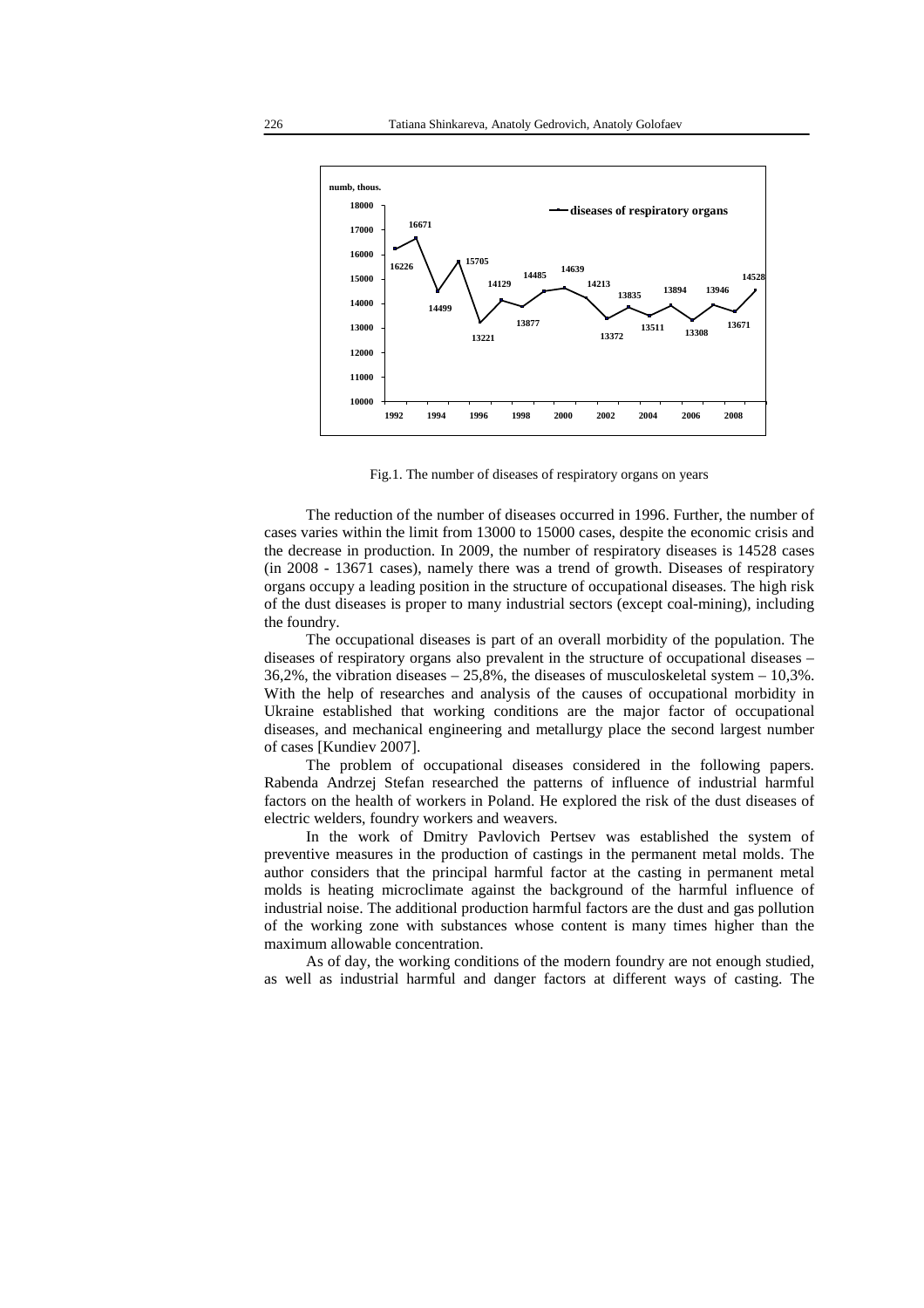prevention of the danger occurrence (the growth of occupational diseases, injuries) can be achieved through a comprehensive analysis of the working conditions at each workplace, each particular enterprise of any form of property that is problem of today.

# **PURPOSE AND RISING OF THE TASK OF RESEARCHES**

The purpose of the work is to research both traditional and new casting technologies, analysis of harmful and danger factors of the production environment, the analysis of the harmful factors on the each jobsite.

## **BASIC DIVISION**

At present, developed the following methods of casting: casting in sand-clay molds, casting on the gasified models, casting in the vacuum-film form, casting with the cold-thicken compounds (CTC), casting with the water-glass compounds (WGC), casting with the hot-thicken compounds (HTC), the die casting, the shell casting, the rotary casting, the pressure die casting, the freeze crystallization casting, the magnetic form casting, the die casting under controlled gas pressure, the graphite mold casting, the ceramic mold casting, the suspension casting, and others [Efimov 1991, Ivanov 1990, Speransky 1995, Golofaev 2001, Budanov 2006, Kechin 2002]. All processes are attended by various industrial harmful and danger factors.

The work executed experimentally based on laboratory researches [Bachovska 1966, Vershinin 1992, Leita 1980.], on the analysis of working conditions maps, on the results of jobsites review and literary data. It was made an integrated assessment of harmful and danger factors of the most common modern foundry technologies in ironcasting and steel-casting workshops, of the holding company "Luganskteplovoz", Lugansk casting-mechanical plant and other enterprises.

The workers in the labor process, usually undergo to the influence of several harmful and danger factors of the surrounding production environment. The influence of each of them is different. The industrial harmful factor passing the maximum allowed level and the maximum allowed concentration, and prolonged action, can become the danger factor [Gandzyuk 2004]. Therefore, on the first stage identified and studied the harmful factors, which exceed the maximum allowed concentration and level. Also, there were identified the most typical danger factors for the foundry industry. The intensity of the factors determined on the exceeding the maximum allowed concentration and level. The research results presented as the characteristics of the intensity of the harmful and danger factors, which are contained in the author's paper [Shinkareva 2010].

The paper presents the results of 24 methods of casting. It was set the percentage of the each method of casting in the mechanical engineering in Ukraine. The analysis of the intensity of the following industrial harmful factors: dust, gases, aerosols, excessive heat, noise, vibration, electromagnetic radiation, physical overload, neuropsychic stress. The most intensive danger factors were revealed: sparks, spatter, high voltage electrical circuits, moving machinery.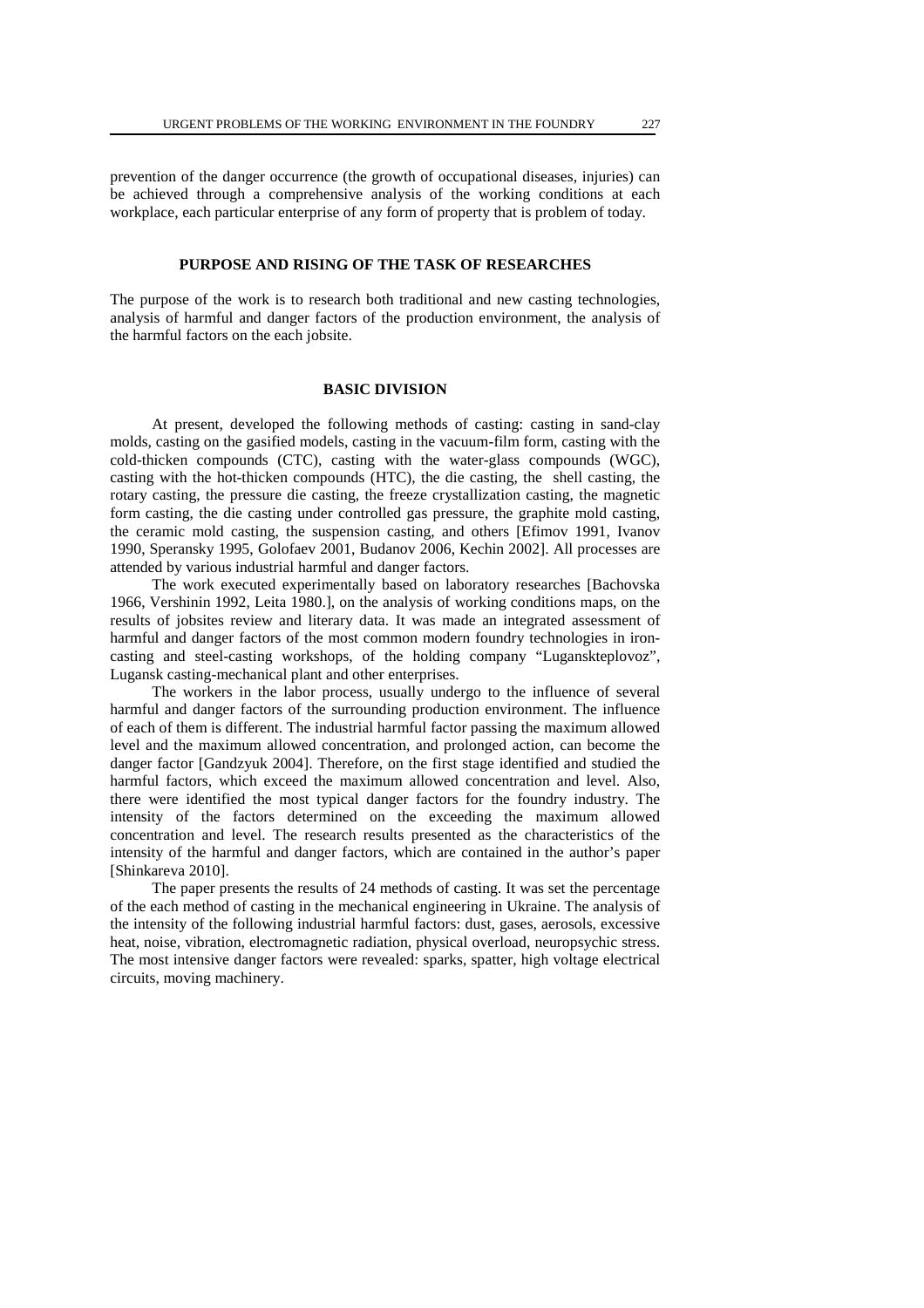In the examined work [Shinkareva 2010] for each casting method can determine the amount of the intensive production factors. They create unfavorable conditions on the each jobsite. For example, while the casting in sand-clay molds arise 10 intensive factors, while the casting on the gasified models  $-7$ , while the continuous casting  $-2$ . During the continuous casting add 4 more moderate factors, and 8 minor factors. The use of the casting in sand-clay molds in Ukraine is  $60\%$ , and continuous casting  $-0.9\%$ . namely, the new technologies did not receive the wide development yet. The produced researches [Shinkareva 2010] confirm that the foundry – one of the most dangerous sectors of the mechanical engineering.

The use of the modern technology eliminates some of the intensive factors, but appear new harmful factors. For example, the electromagnetic radiation – while the casting in magnetic forms, the release of the hydrogen fluoride, the carbon monoxide and carbon dioxide – during the thermal decomposition of the synthetic sealing film with the vacuum-filming method of casting. The significant emission of the toxic gases occurs in the process of drying the rods and forms in the use of the organic binder, as well as by pouring the metal. The complex influence on the health of employee of the listed harmful factors requires a more careful study.

For the full characteristics of the danger of the foundry was conducted the research of appearance of the harmful and danger factors on the main technological jobsites. The results are presented in the authors' work "The research of the harmful factors of the foundry at various stages of the process" [Shinkareva 2010]. The analysis of the job hazards was conducted at the major jobsites in the technological lines for 24 methods of casting. In 18 of the 24 ways prevail the intensive harmful factor – the dust: while the casting in sand-clay molds, the dust is on the 11 jobsites, while the casting on the gasified models, the dust is on the 13 jobsites, while the investment casting is on the 12 jobsites, while the full-mold casting is on the 10 jobsites, and etc. The analysis of the harmful and danger factors at the various operations of the technological process [Shinkareva 2010] on the each workplace established that during the preparation of the molding materials from the 24 methods of casting in 17 is the basic harmful factor – the dust. They are such processes as the casting in sand-clay molds, the casting on the gasified models, the casting on the vacuum-filming forms, the casting with the use of the cold-thicken compounds, the water-glass compounds, the hot-thicken compounds, the shell and ceramic casting, the die casting under controlled gas pressure, etc. During the preparation of the molding sand in the 17 methods is the harmful factor – the dust (gases in the 15 ways), during the preparation of the core mixtures, the dust is in 18 methods (gas in the 17 methods) as well as the manufacture of the half-forms and rods, models and core boxes, during the shakeout of castings, the separation of the runners and rods, the cleaning, the main harmful factor is the dust. Consequently, the conducted analysis showed that the main intensive harmful factor of the foundry are dust, gases, heat. Most of the operations in the manufacture of the castings are accompanied by the dust concentration which is in several times higher than the maximum allowed concentration.

The examination of the air pollution state on the iron foundry of the holding company "Luganskteplovoz" showed that in the working area during the preparation of the molding and core sands, the content of the dust was  $8,16$  mg/m<sup>3</sup>, that exceeds the maximum allowed concentration which is equal to 2 mg/m<sup>3</sup>, on the molding area, the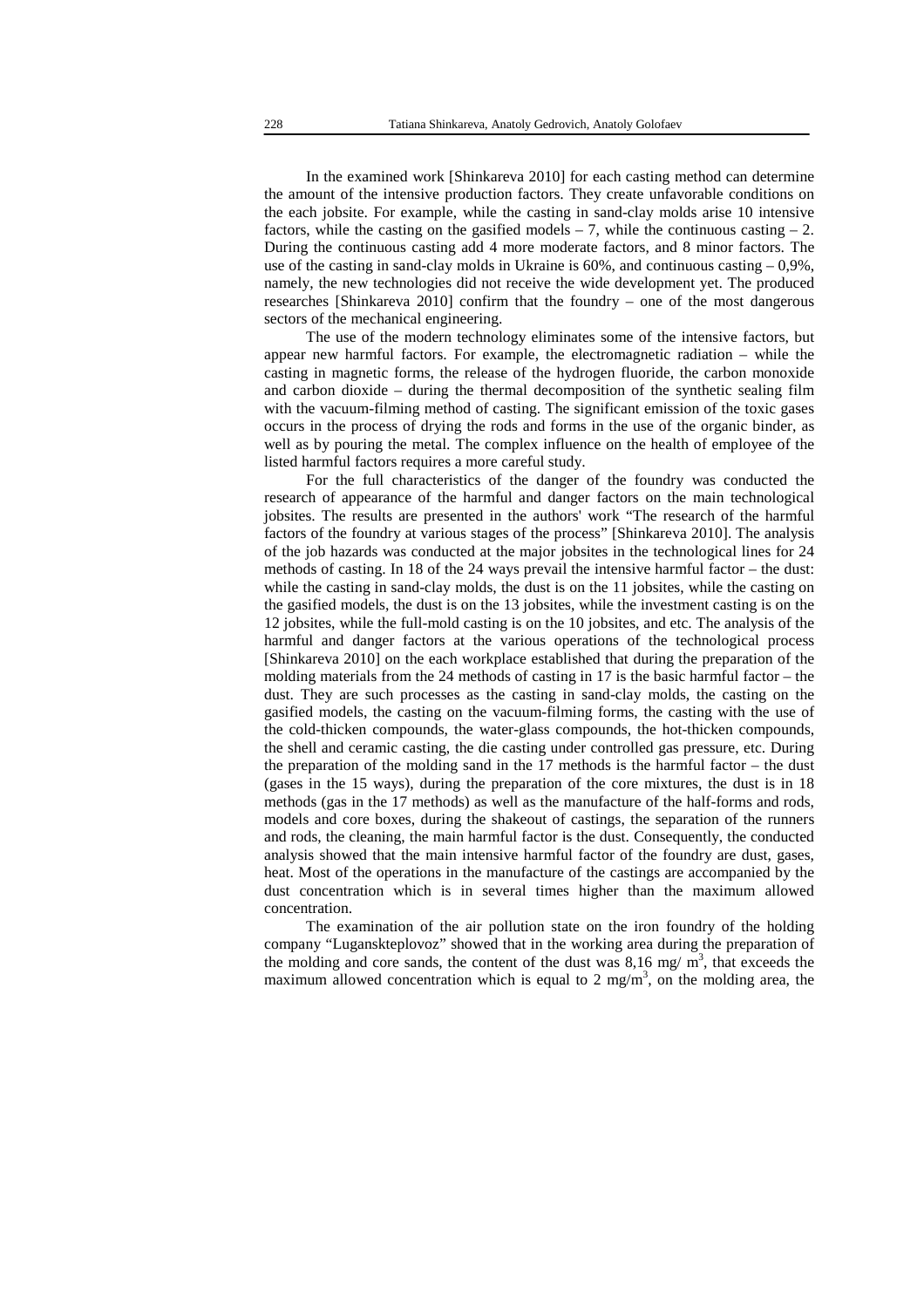content of the dust equals 10,7 mg/m<sup>3</sup>, during the castings shake-out – 10,3 mg/m<sup>3</sup>, which is coordinate with the data of the works [Ivanov, 1990, Speransky 1995].

The long-term inhalation of such air may lead to the development of such occupational disease as pneumoconiosis [Basakov 2003, Artamonov, 2004]. The development of this disease directly depends from the extent of dispersion of the dust [Strizhko 1996, Demchenko, 2010], the qualitative structure of the dust and the degree of the dust content in the air, length of service, as well as the number of other factors, such as excessive heat, noise, weight and strength of the labor process, the presence of other harmful substances in the working area.

The analysis of the listed ways of casting on the isolation of harmful gases [Shinkareva TA, 2010] established that: while the casting in the sand-clay molds (gases isolated on 11 technological processes), on the gasified models (on 10), casting with the cold-thicken compounds (on 9), casting with the water-glass compounds (on 9), casting with the hot-thicken compounds (on 10), the chill casting (on 8), and the shell casting (on 11), and etc. The analysis of the jobsites in the 24 methods of casting revealed that the most dangerous from the point of isolation of gases are: on the molding sand jobsites (in the 14 from the 24 methods of casting) and on the core sand jobsites (in 16 from the 24 methods of casting), the manufacture of half-forms and rods (in 15 from the 24 methods), drying of half-forms and rods (in 12 out of 24), and the castings shakeout from the mold (in 23 methods).

During the melting and it's overheating, the casting into the molds, hardening and cooling it in the form also isolate the large amount of gases [B.S. Ivanov, 1990, B.S. Speransky, 1995], which depends on the choice of the casting method and the furnace. During the melting in the induction furnaces, the main harmful factors are the excessive heat, gases and electromagnetic radiation, during the melting in the cupolas, the main harmful factors are the dust, fumes, the excess heat, during the melting in the electroarc furnaces, the harmful factors are the graphite dust, the excessive heat, gases, noise.

Thus, from the study of the variety of harmful and danger factors, the most intensive, which are often found in all ways of casting are the dust, gases, the heat. Obviously, in the foundry on the jobsites occur the set of adverse factors, which have harmful effects on the health and the efficiency of the labourer. Hygienic standards are still the main tool for evaluating the safety of the health of the workers, and exceeding of such standards is considered as the breach of the health legislation. Measures to protect the employee nowadays is shorter working day, week, additional days to the vacation, early retirement, additional payments for the unhealthy working conditions, the assignment of preventive nutrition, insurance, and etc. However, the influence of the harmful and danger factors can cause the disturbance of the workers health, even if these factors satisfy the maximum allowed conditions and level. Unfortunately, in the foundry industry during the crisis, the compliance of the standards is impossible task for the most enterprises.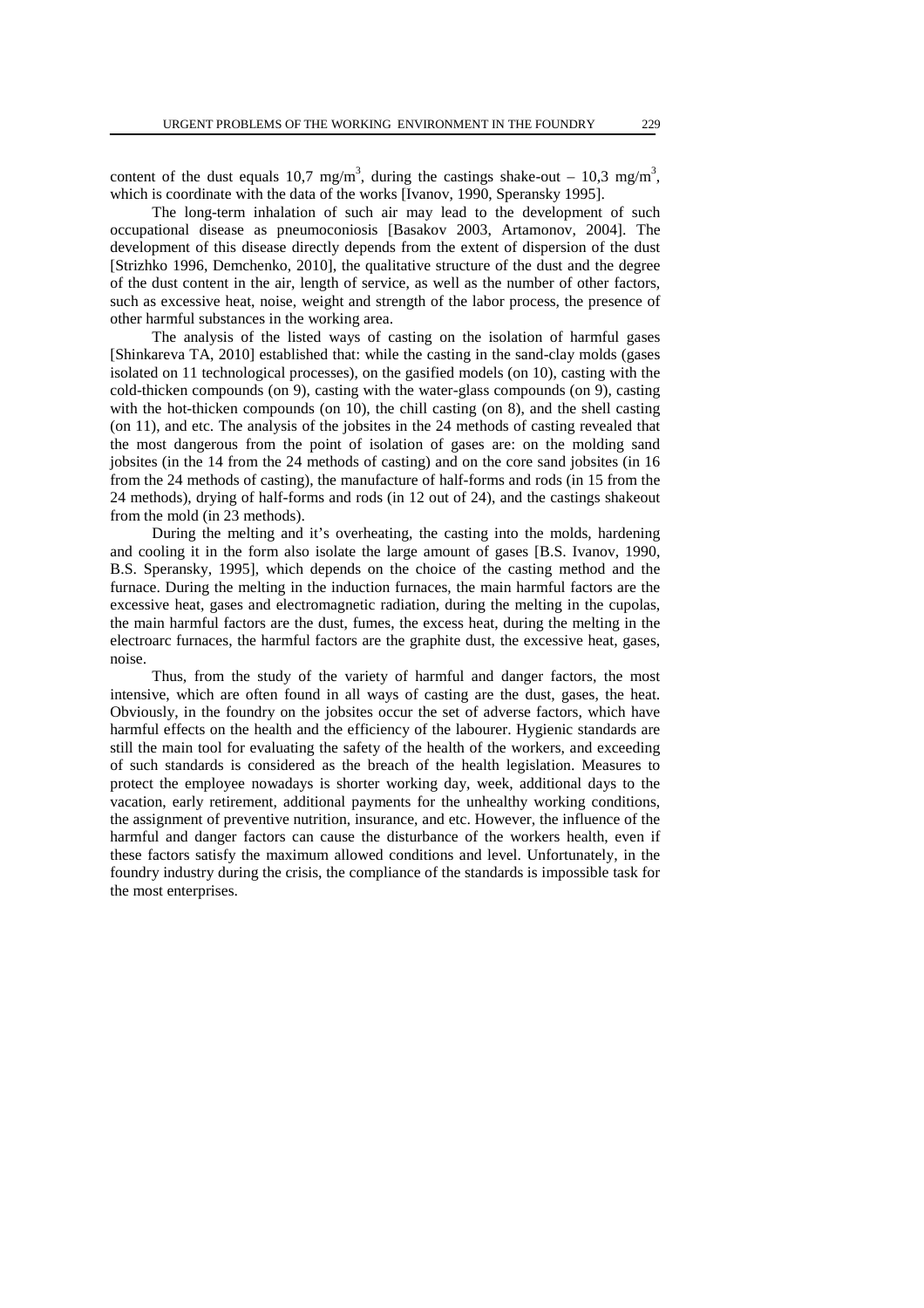## **CONCLUSIONS**

The fight with the dust and other harmful factors is in progress mainly just after their formation and their release into the air. To solve the problems of improving the working conditions on the foundry workers jobsites seems necessary the following:

• study of the physical and chemical content of the intensive harmful dust factor and the process of the dusting;

- study of the chemical content of the isolated gases;
- the conduct of the researches of other intensive factors;

• the development of the technical means intended for the creation of a hygienically safe working conditions.

#### **REFERENCES**

- 1. Artamonova В.G, Mukhin N.A., 2004.: Professional illnesses: Textbook. М.: Medicine, 480 p.
- 2. Basakov M.I., 2003.: Labour Protection (safety of life in the production environment): Educational training manual. M.: PH "Mart"; Rostov-on-Don: PC "Mart", 400 p.
- 3. Bachovska I.S., Ginzenburg S.L., Hamizova O.D., 1966.: Methods of determination the pollutants in the air: Practical Guide. M.: Medicine, 596 p.
- 4. Budanov E.N., 2006. New trends in the development of casting technologies in 2007. M.: Foundry, № 12, pp. 19-22.
- 5. Vershinin N.P., Zamr-Bek J.S., Roshchupkin V.V., 1992.: The selection and justification of the methods and means of protecting workers and the environment from dangerous and harmful production factors. K.: UMK.VO, 199 p.
- 6. Gandzyuk M.P., Zhelіbo Y.P., Halіmovsky M.O., 2004.: The Labour Safety Fundamentals: textbook for the students of higher institutions. K.: Karavela, 408 p.
- 7. Golofayev A.M., Laguta V.І., Hіnchagov G.V., 2001.: The technology of the foundry form: the primer Lugansk: The publishing house of the East Ukrainian National University, 264 p.
- 8. Demchenko S., Dubenchuk M., 2010.: The use of the means of individual protection the necessary term of safety: The Labour Safety, № 3 (115), pp. 32-33.
- 9. Efimov V.A., Anisovich G.A., Babich V.N., 1991.: Special methods of casting: A Handbook. Moscow: Mechanical Engineering, 436 p.
- 10. Ivanov B.S., 1990.: Protection of the labor in foundries and thermal productions. Moscow: Mechanical engineering, 222 p.
- 11. Kechin V.A., Selikhov G.F., Afonin A.N., 2002.: The design and manufacture of castings. Vladimir state university: Vladimir, 228 p.
- 12. Kryshen M., 2006.: The labour safety on the european level. Іnform. The publishing house office of the european comission in Ukraine and Belorussia, № 1, pp. 23.
- 13. Kundiev Y., Lubyanova I., Timoshina D., 2007.: Medical examinations an effective tool for the health of the workers. The Labour Safety, № 9 (159), pp. 40-42.
- 14. Leith B., Edited by Kauzova P.A., Simonova, R.A., 1980.: Determination of the pollution in the air and at the workplace. L.: Chemistry, 343p.
- 15. Speransky B.S., Tumansky B.F., 1995.: Environmental protection in the foundries. Kiev, Donetsk: The High School, 80 p.
- 16. Strizhko L.S., Pototski E.P., Babaitsev I.V., 1996.: Safety in the industry. M: Metalurgіya, 416 p.
- 17. Tіmoshina D., Lubyanova I., Basanets A., Kharchenko T., 2010.: State of the occupational diseases in Ukraіne. The Labour Safety, № 3 (115), pp. 48-53.